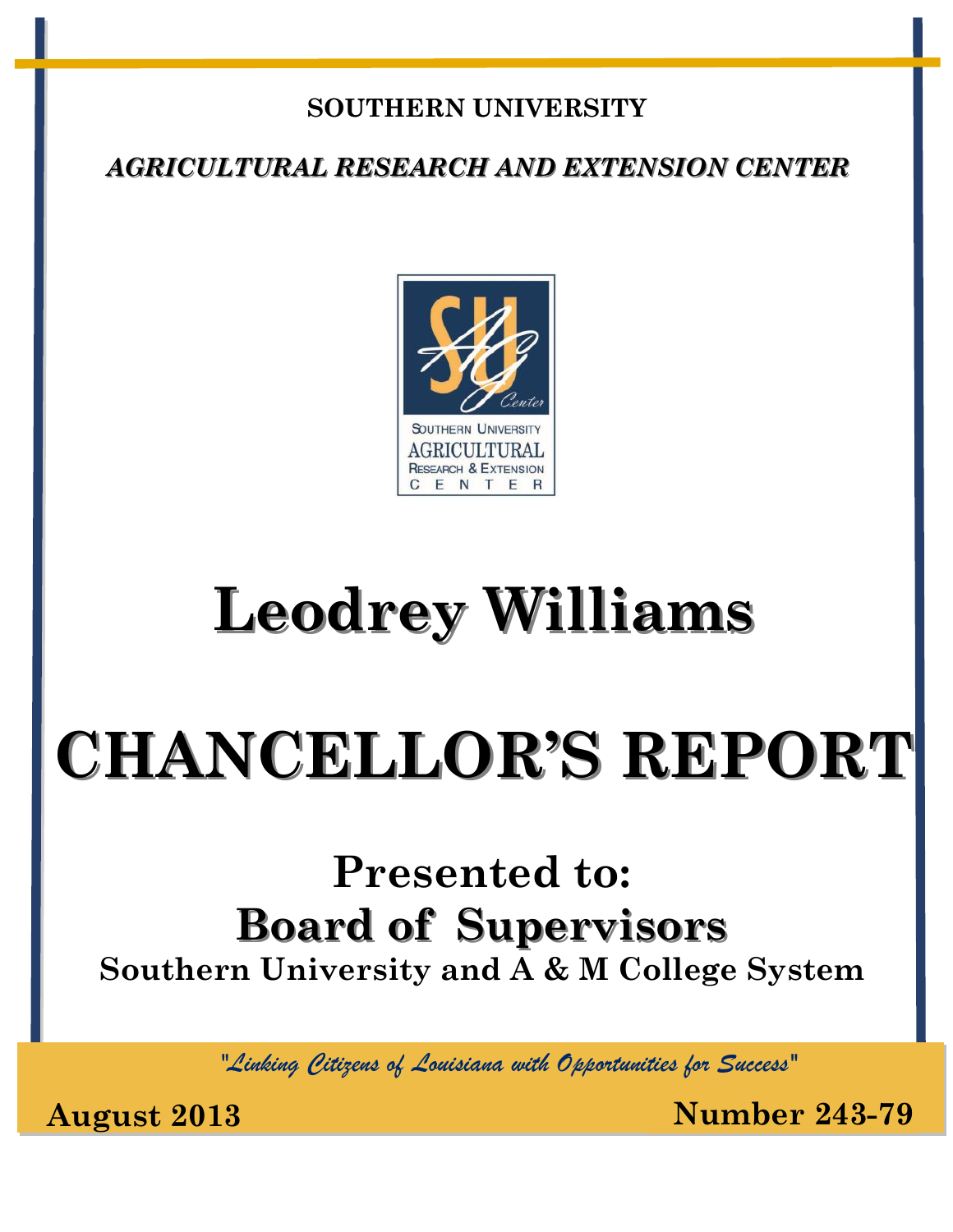## **Morehouse Black Farmers' Field Day Huge Success**

#### *Southern University Ag Center*

**Leodrey Williams Chancellor** 

**Adell Brown Jr.**  Exec. Vice Chancellor/Vice Chancellor for Research

**Gina E. Eubanks** Vice Chancellor for Extension

**Linda Batiste** Director of Finance

**Christopher Rogers** Director of Technology Services

**Editors** Bridget Udoh Donna C. Badon

**A. O. Williams Hall** P.O. Box 10010 Baton Rouge, LA 70813

**Tel**: (225) 771-2242

**Fax**: (225) 771-2861

#### **Website**: www.suagcenter.com

Southern University Agricultural Research and Extension Center, an entity of the Southern University System, Leodrey Williams, Chancellor; Ronald Mason, Jr., System President,; Attorney Bridget A. Dinvaut, Chairman, Board of Supervisors. It is issued in furtherance of the Cooperative Extension Work Act of December 1971, and the Agricultural Research Program, in cooperation with the U.S. Department of Agriculture. All educational programs conducted by the Southern University Agricultural Research and Extension Center are provided to all persons regardless of race, national origin, or disability. © 2008 SU Ag Center.

T he Morehouse Black Farmers and Landowners Association, Incorporated, in collaboration with Southern University and LSU Ag Centers, held the 12th Annual Field Day, July 19, 2013. The event included presentations and tours of row crop farms. Participants visited the farms of Harper Armstrong and others. Mr. Armstrong is the President of the Morehouse Black Farmers and Landowners Association and 2013 Louisiana Farmer of the Year.

The event began in the 80s when a team of extension agents brought a group of SU professors to tour the fields of some of the African American row crop farmers in Morehouse Parish. It has grown into an annual event which occurs on the 4<sup>th</sup> Friday in July, starting at Mr. Armstrong's shop, and ending with lunch prepared by Mrs. Armstrong and others.

Farmers presently come from all parts of the South to attend the Field Day.

In attendance were farmers, landowners, organizing entities, per-

sonnel from USDA State Offices, and administrators from the SU and LSU Ag Centers.

This year, Representative Katrina R. Jackson, District 16, Monroe, member of the Agriculture, Forestry, Aquaculture and Rural Development Committee, was in attendance to show support.

The Morehouse Black Farmers have made a big impact on the local African American farmers by strengthening their relationships with USDA, agricultural companies such as FMC Corporation, Dupont, Terral Seed, Pioneer, and Syngenta and, Monsanto. Most importantly, through this event, farmers have built relationships with other African American farmers across the South.

Louisiana row crop farmers have challenges with marketing, droughts, floods, weeds, and labor. A major concern of the Morehouse Black Farmers is the continuation of row crop farmers in the next generation.



**Top:** Chancellor Williams addresses attendees.

**Below**: Tent sessions, field tours and demonstrations.

To watch a video titled "All in the Family," a [Louisiana Farm Bureau](http://www.youtube.com/watch?feature=player_embedded&v=0zCUcvUDQ9w) event coverage, visit <http://www.lfbf.org/>

For further details, call the SU/LSU Ag Center at (318) 281-5741 for Odis Hill, Extension Assistant Area Agent.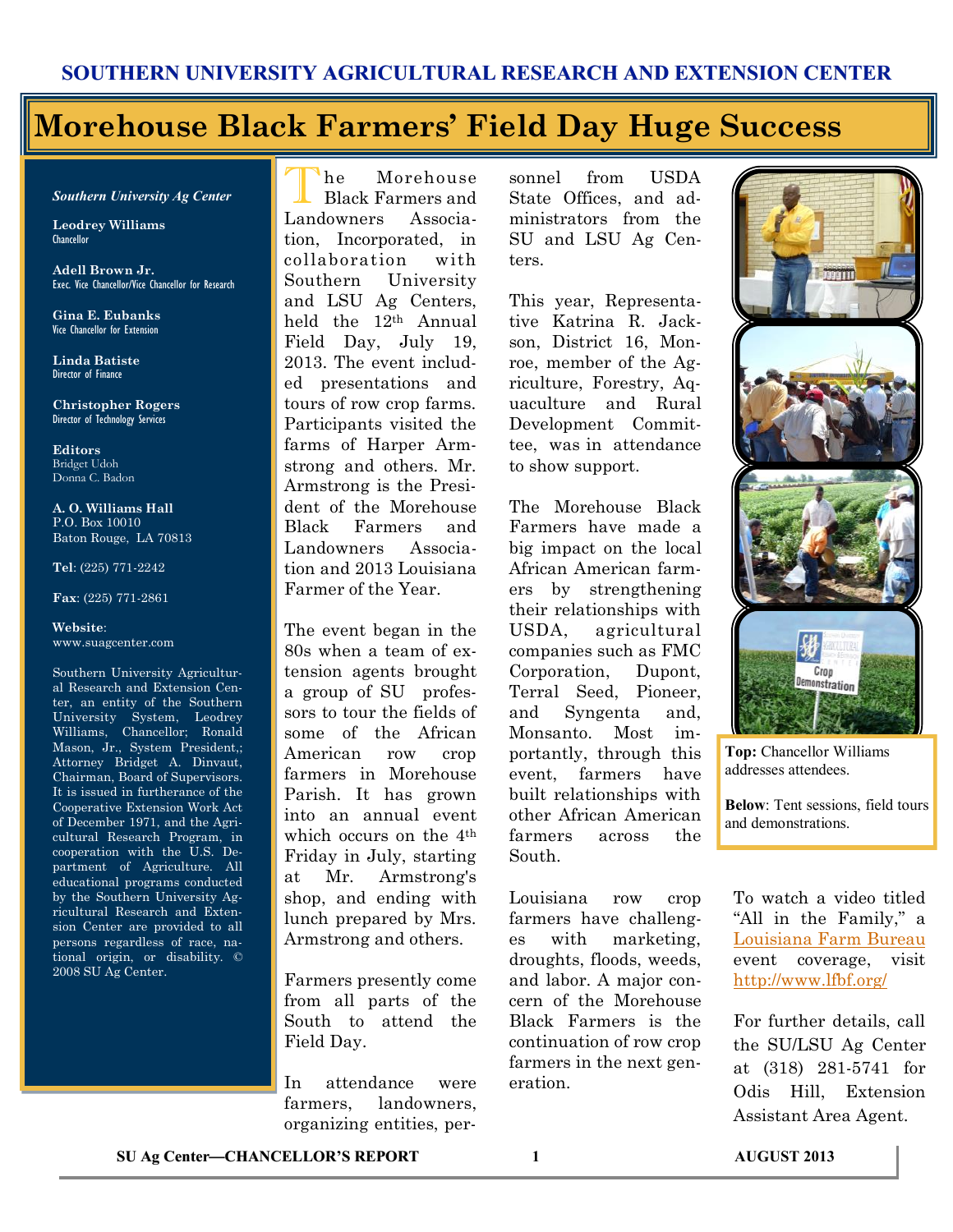#### **Agricultural Leadership Institute Holds Productive Boot Camp**

Session 5 of the Louisiana<br>
Small Farmer Agricultural C ession 5 of the Louisiana Leadership Institute Boot Camp was held on Saturday, July 27th in Pride, LA. The theme for this session was: "Building a Sustainable Business: The Real Farm Experience." All the participants had the opportunity to visit two working farms in the area. The first farm was [SnS Farm in Pride, LA.](https://www.facebook.com/SNSGoatMilkSoap) The SnS farm is unique in that it uses very little machinery and almost everything is done by hand. The owners, Shannon Simpson and his wife Rintha, (a member of the leadership boot camp), were very excited to share their knowledge with the group and offered a tour of the farm in spite of the bad weather. This farm sits on 15 acres and is home to goats, Zebu cows and chicks for egg production. The farm is truly an experiment in progress. The Simpsons use a quasi-intensive grazing system for their animals and plan to transition the cows to be used as oxen, and goats to be used as pack animals. They even bale their hay by hand, a practice that most of the other farmers were very interested in.

The second farm was the Robert Wallace, Jr. Family Farm, in the community of Chaneyville, on Port Hudson Pride Road, just outside of Zachary. This farm is a small cow / calf operation, which uses quality registered bulls to insure quality calves. Mr. Wallace has participated in various [NRCS](http://www.nrcs.usda.gov/wps/portal/nrcs/site/national/home/) programs and made many improvements on his farm, which is currently being transitioned into a demonstration farm. Mr. Wallace is also a graduate of Class IV of the Small Farmer Agricultural Leadership Institute. Mr. Sam Willis, District Conservationist, USDA/NRCS, explained the conservation practices that are in place on the Wallace Farm and what other producers can do to enroll in the conservation programs.

Despite the inclement weather, the farmers in attendance were eager to learn all they could about this small family operated farm.

"I am shocked by the level of commitment and interest that all of the farmers have shown at this and all of the other sessions. They are really eager to see what other small farmers are doing and willing to share what works with their operations," said Dawn Mellion-Patin, PhD, Agricultural Specialist/project director.



**The Simpsons baling hay by hand**



**Rintha Simpson explains operation**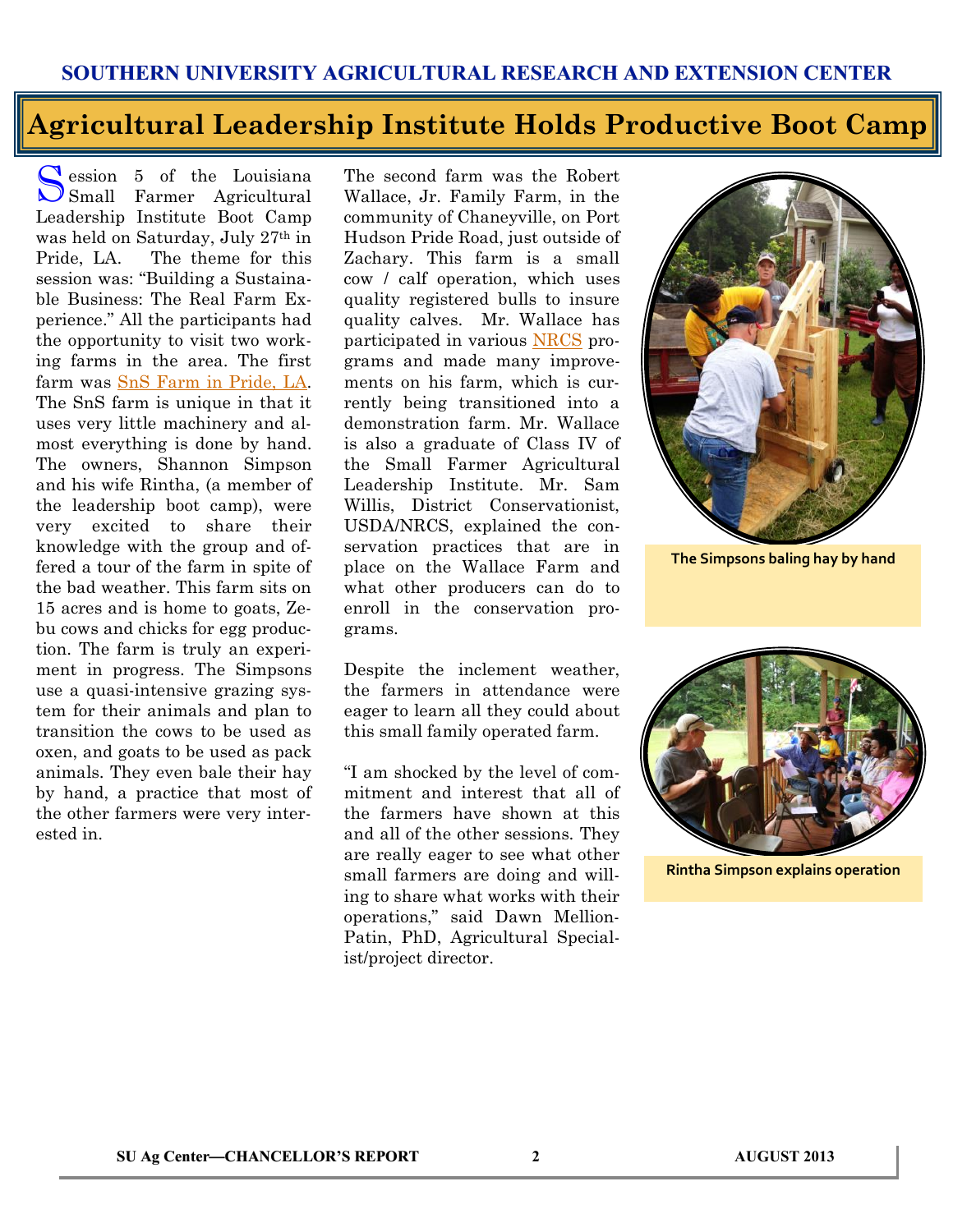## **E-Learning Center Participates in Educational Ag Day**

St. Helena Ag Field Day was<br>held on June 10, 2013 in St. t. Helena Ag Field Day was Helena Parish Park, Greensburg, LA. The event was organized by LSU and SU Ag Centers, Save Rural America and the USDA Office in Amite, LA. More than 100 youth and adults were in attendance and toured various farms on buses.

First stop on the tour route was LSU Research Station in Franklinton, La. The Southeast Research Station has been devoted to serving the people of Louisiana for more than 50 years. It is committed to the advancement of dairy farming and forage production, while promoting good land stewardship throughout Louisiana. A team of specialists generates research and extension information in a range of disciplines; particularly forage quality, dairy nutrition, wastewater treatment and nutrient management.

The tour continued to Mr. Warner Hall's garden where watermelons, green onions, red beans and many other healthy produce bloom. The next stop was Mr. Quincy Walker's Farm in Tangipahoa Parish. Youth and adults were permitted to harvest potatoes and squash to bring home. The group also visited Johnson Roping Pen in Amite, where Mr. Richard Johnson gave youth horseback rides and tour of the ranch.

The event consisted of nutrition information, tours of the LSU AgCenter Southeast Research Station in Franklinton, La., two home gardens, and horse ranch.

The SU Ag Center's E-Learning Center, a mobile unit in the Center for Rural and Small Business Development (CRSBD) made a presentation to event participants. Eual Hall, business development specialist, and LaKeeshia Giddens, e-Learning Director, discussed the procedures of how to start a small business. Individuals who visited the E-Learning Center received one-on-one counseling from the presenters. Package distributed included CRSBD and E-Learning Center brochures; the SBA Business Resource Magazine; information on the USDA's Rural Housing Loan and Grant Program; USDA Elderly Home Repair Program; registration forms and applications needed to legally operate a business; information on borrowing and lending; marketing information; and business cards for Hall and Giddens.



**Cow with port in stomach**



**Tour of Warner Hall's garden**

**Pictured above:** The cow has a port (hole) in its stomach. Researchers at the Southeast Research Station in Franklinton use the fluid from her stomach to conduct experiments.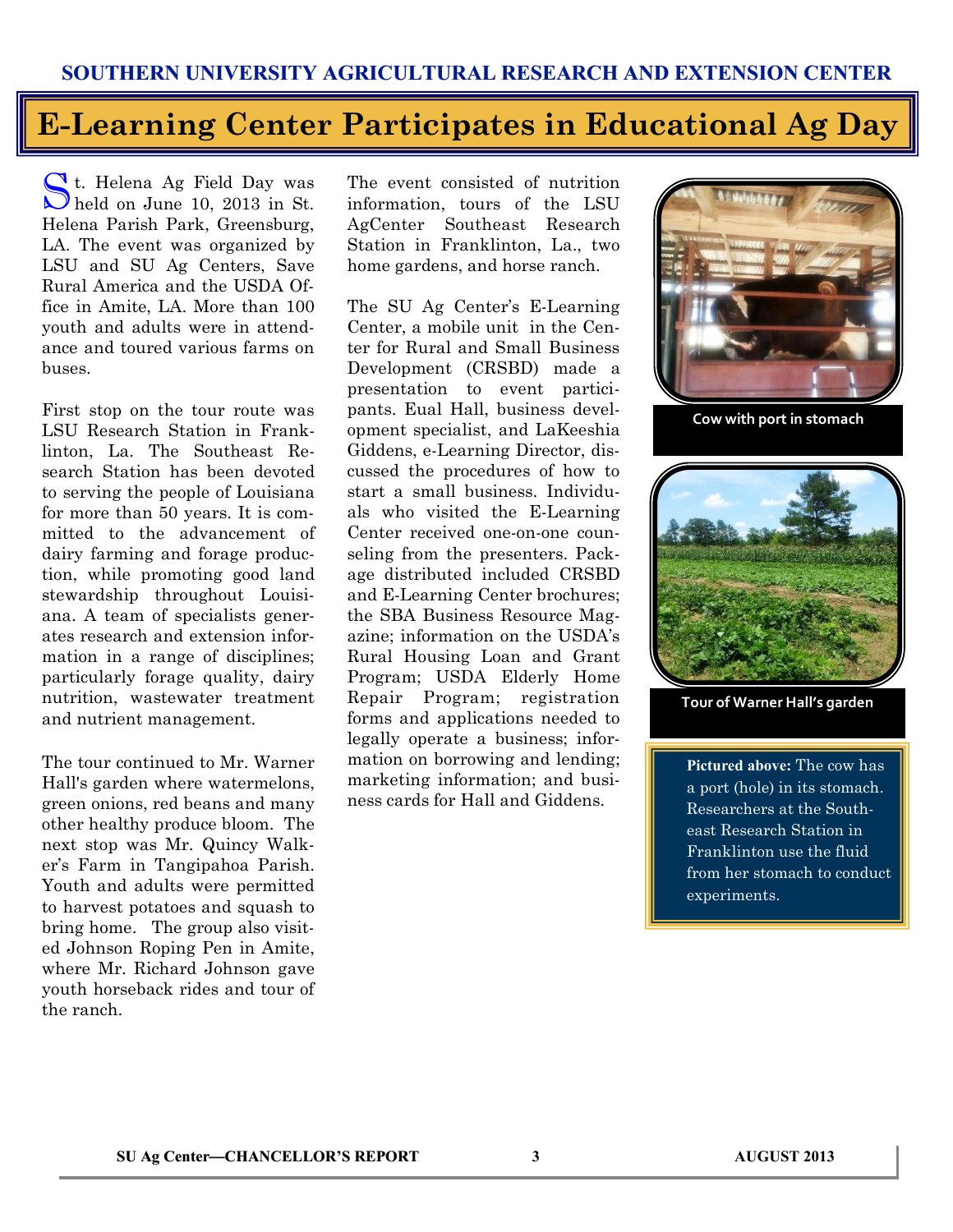### **SU & LSU Ag Centers Collaborate With Madison on C.H.E.F. Camp**

The Southern University and<br>Louisiana State University he Southern University and Ag Centers alongside Madison Parish School District sponsored a CHEF Camp held at Tallulah High School for 24 young girls. C.H.E.F. is an abbreviation for Creating Healthy & Enjoyable Food. The two-week camp was led by Sarah Sims, Extension Aide in the parish, who divided the girls into age appropriate groups for ease of teaching. The camp provided basic cooking principles and nutrition education to youth as stipulated by the USDA's food guide - MyPlate. Sims reported that she stressed the principle of going from the field to the table, healthy food preparation, and food safety to camp participants. Besides creating a meal daily, the girls devel-

oped a brunch menu for invited guests during the camp period. They had an opportunity to experience shopping for fresh ingredients in the grocery store as well as picking from the Godfrey Garden for their menu. The goal of the CHEF Camp was to teach youth healthy lifestyles through basic nutrition, food safety, and food selection and preparation skills which they can take back and share with family members. "The camp teaches other skills such as critical thinking, planning, time management, and team-building, in addition to cooking," Sims said. "Many thanks go to Lisa Wilmore, Madison Schools Superintendent, and her staff for allowing us to use the lab at the High School."

The event was covered by *First Publication* on July 4, 2013. For further details, contact Sarah Sims at 318-574-2465.



**Chefs in action**

## **BOLD Program Holds Class Completion Ceremony**

The Southern University Ag<br>Center launched a series of he Southern University Ag classes for Faith-Based Leaders in New Roads, Pointe Coupee Parish, through its Building Opportunities Leadership Development (BOLD) program. Classes were held every Saturday for six weeks, with the goal of enhancing and strengthening faithbased leaders to better equip them in serving their institutions and communities.

On June 29, the BOLD for Faith-Based leaders held its completion ceremony in New Roads, for seven participants who successfully completed the class curriculum.

The classes were taught by Dana D. Isaac, Grant Assistant.



**L-r: J. Davis, M. Celestine, I. Nelson, A. Nelson, S. Nelson, and D. Isaac**

BOLD is a statewide grassroots leadership development project under the direction of Dr. Kenyetta Nelson-Smith, assis-

tant specialist for community and economic development. BOLD for Faith-Based Leaders is an extension of the BOLD project, focused solely on faith-based institutions, ultimately benefitting individuals and families in the faith communities that participants lead.

For more information on how to have this class offered in your community, please contact Ms. Dana Isaac at:

[dana\\_isaac@suagcenter.com](mailto:dana_isaac@suagcenter.com) or 225-771-3902.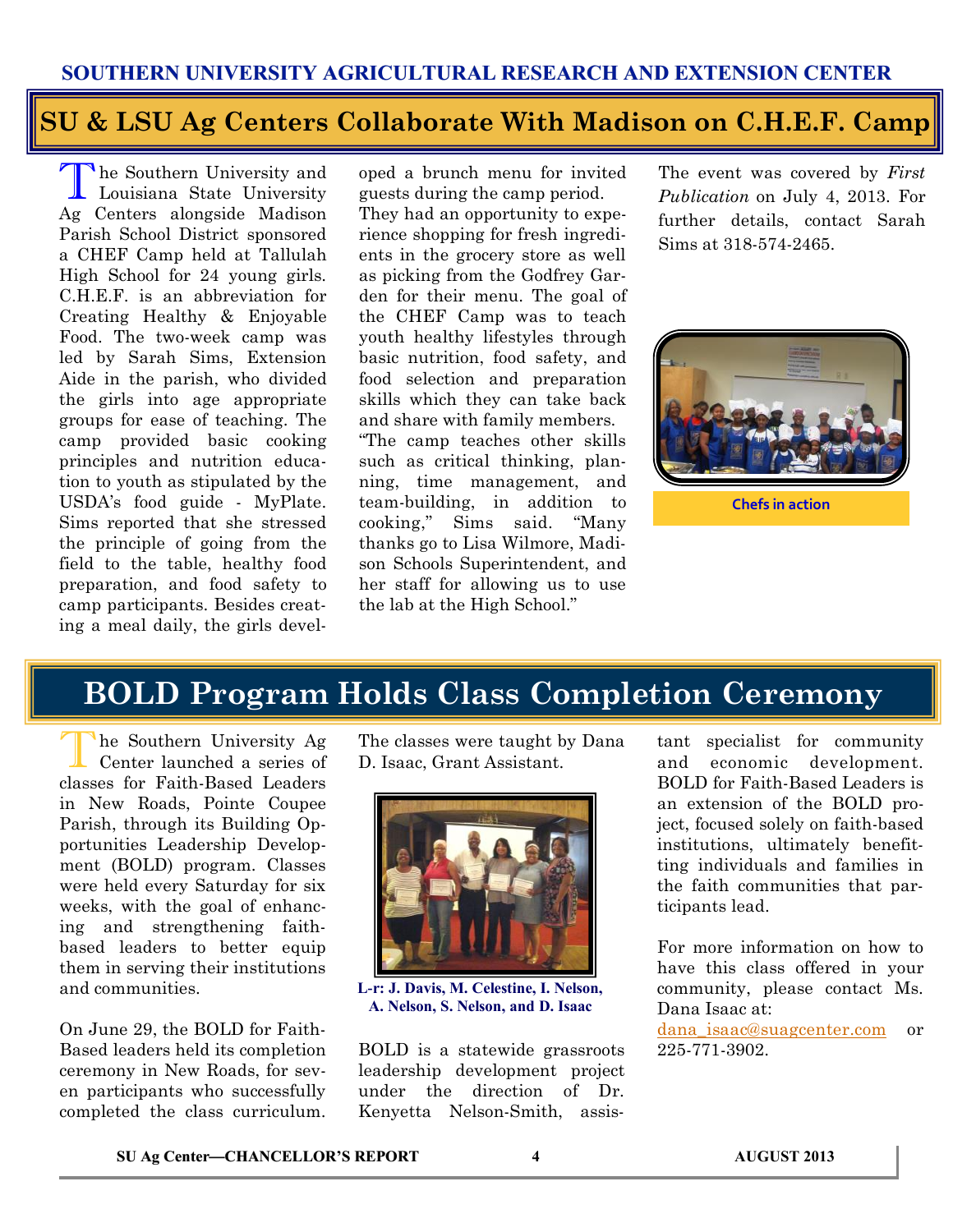#### **SU Ag Center Launches Garden at New Light Missionary Baptist Church**

Southern University Ag Center's extension associate for outhern University Ag Cencommunity garden, Stephanie Elwood is responsible for the vegetable garden at the New Light Missionary Baptist Church, which was created May 2013 to provide physical activity and fresh produce for seniors. This area of north Baton Rouge is considered a food desert. The [USDA](http://apps.ams.usda.gov/fooddeserts/foodDeserts.) defines food deserts as urban neighborhoods and rural towns without ready access to fresh, healthy, and affordable food. The lack of access contributes to a poor diet and can lead to higher levels of obesity and other diet-related diseases, such as diabetes and heart disease. Gardens help bring relief to food deserts. The SU Ag Center, by creating gardens in the community, is contributing to the improvement of the quality of life of local residents. Elwood worked with the seniors to establish the garden on church grounds in the Scotlandville area. The church is located at 650 Blount Road, Baton Rouge; Rev. Gil H. Wright, Pastor.

Elwood delivered three types of vegetable seeds (tomatoes, cucumbers, and squash) for the church garden and worked diligently with members to establish a raised bed for planting.

"The garden provides the seniors in the church opportunities to exercise and eat healthy, she stated.

The senior citizens meet daily from 9 am-2pm; part of this time is spent nurturing the garden, which is complete with ornamental sunflowers and citrus trees. Ms. Mable Franklin is the director of the Senior Citizen Program at the church, assisted by Riley Underwood.

"We are so excited about the garden; the deacons encourage us, and we have a wonderful time. It's fun, fun, fun," said Franklin. "The folks at Southern are very cooperative and supportive, and we are looking forward to the fall garden with all the greens." The garden is producing cumbers in abundance for making salads, sharing and even selling some to local residents.

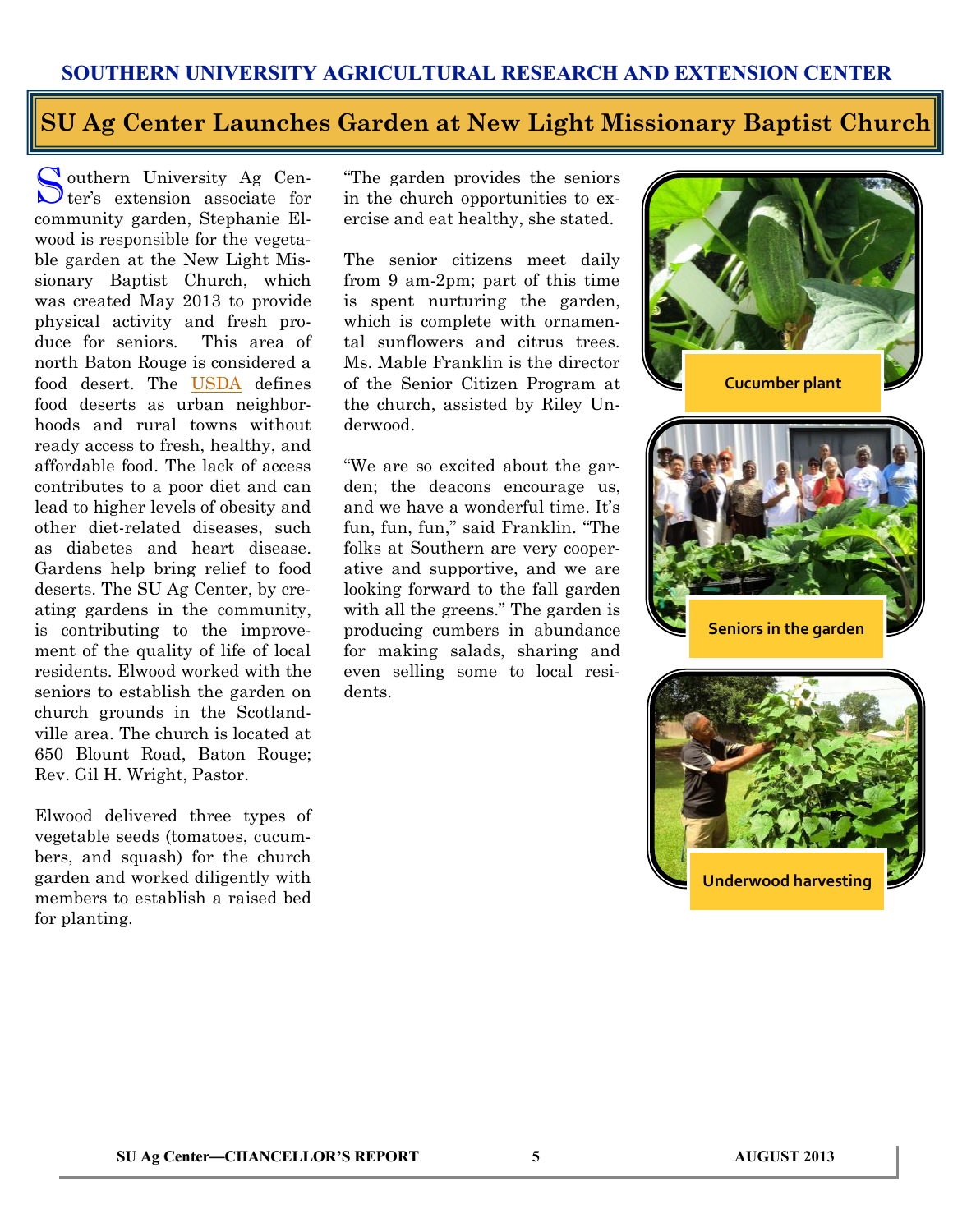## **FACULTY AND STAFF ACCOMPLISHMENTS AND ACTIVITIES**

## **Chin Publishes in International Magazine**



Kit Chin, professor, horticulture,

**Bridget Udoh**, project director, Andra Johnson and Oscar Udoh conducted a follow-up meeting with communications project participants in St. Helena Parish on July 2. The meeting convened at 7:00 pm in Greensburg on Hwy 10. Topics of discussion included the review of follow-up surveys, future workshop topics of interest, date/time, and venue. There were 18 producers in attendance. The team also discussed the various resources available at SU Ag Center to assist producers. The retiring extension agent in St. Helena Parish, Rev. John Holiday assisted in organizing the meeting.

has published an article in an international magazine - *International Innovation*. His research article on the health implication of hibiscus is on page 50-52. *International Innovation* is the leading global dissemination resource for the wider scientific, technology and research communities, dedicated to disseminating the latest science, research and technological innovations on a

global level. More information and a complimentary subscription offer to the publication can be found at: [http://www.international](http://www.international-innovation-northamerica.com/)[innovation-northamerica.com.](http://www.international-innovation-northamerica.com/) Congratulations!



**St. Landry meeting in session**

Also on July 12, the project team met with participants in St. Landry Parish with meeting convening at 6:30 pm in the SCRI building. Topics of discussion included the review of follow-up surveys, upcoming workshop topics of interest, date/time, and venue. Farmers were informed of the redesigned SUAREC website and the Mobile Farmers Market in Baton Rouge for interested individuals to take advantage of the new developments. There was a big push for use of social media which is lacking among producers, except for one young participant. There were ten producers in attendees at the meeting, including one new participant, and project team members Bridget Udoh, Allison Johnson and Oscar Udoh. Aubrey Williams, extension agent in the parish assisted with organizing the meeting.

**Patricia Lee**, Assistant Area Agent, DeSoto and Caddo Parishes, worked with youth to create a garden at the "We Care Daycare Center" in June, 2013, and by July 31, all plants yielded fruits. The potted vegetable garden blossoms with bell peppers, hot peppers, and patio tomatoes, which are producing abundant fruits. "At present time, the plants are

loaded," Lee said. The youth tend the garden with loving care.

For additional information, call the Caddo Office at (318) 872- 0533.

Pictured right are youth nurturing the garden at the Center.



**SU Ag Center—CHANCELLOR'S REPORT 6 AUGUST 2013**